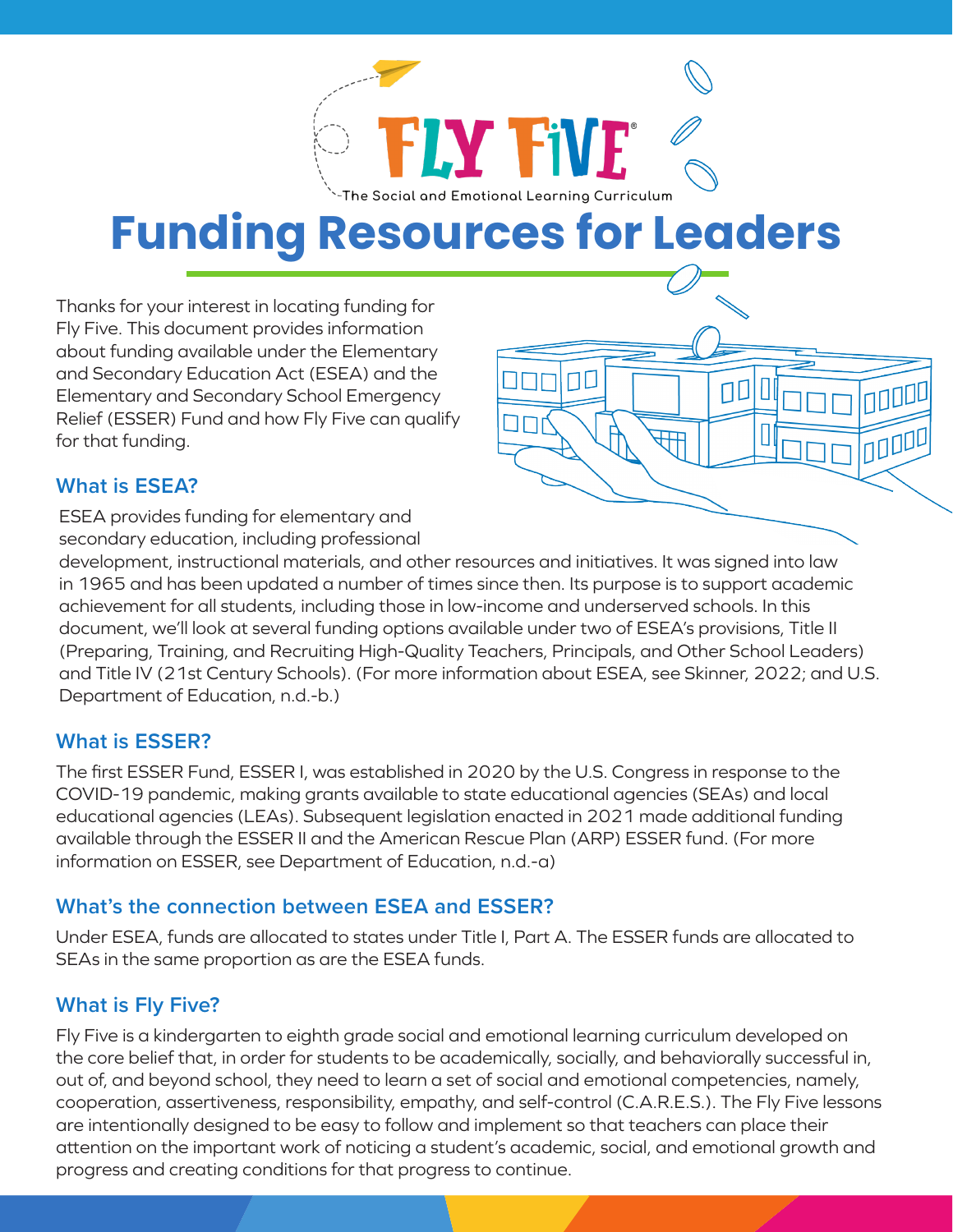#### **What kind of professional development does Fly Five offer?**

Fly Five offers experiential training that takes a deep dive into the five social and emotional competencies and offers educators the opportunity to become aware of, reflect upon, and set goals for their own social and emotional competence so they can be more effective in explicitly and intentionally teaching these skills to their students. Educators take thirty hours over the course of three years, with ten hours of professional development each academic year.

#### **In general, how does Fly Five qualify for federal funding under ESEA and ESSER?**

Fly Five provides educators with professional development, instructional materials, and an integrated curriculum that supports students' social, emotional, and academic success. ESEA and ESSER provide funding for programs and initiatives that support student achievement and success, making Fly Five a strong candidate for this funding.

### **ESEA, Title II, Preparing, Training, and Recruiting High-Quality Teachers, Principals, and Other School Leaders**

ESEA, Title II, provides for professional development and literacy and civics education. According to a Congressional Research Service report, "Title II includes programs centered on teachers, school leaders (e.g., principals), literacy, and American history and civics education. Programs focused on teachers and school leaders support activities and initiatives such as professional development, staff recruitment and retention . . . Other Title II programs focus on literacy education, providing grants to support literacy efforts from birth through grade 12 and supporting school library programs, early literacy services, and the provision of high-quality books to children and adolescents" (Skinner, 2022, p. 10).

#### **Funding Source: Title II, Part A, Supporting Effective Instruction**

Title II, Part A, provides for state grants including, among others, training and professional development. The Congressional Research Service notes: "Part A authorizes a program of state grants that may be used for a variety of purposes related to preparation, training, recruitment, retention, and professional development of elementary and secondary education teachers and school leaders. The formula grants are allocated to SEAs [state education agencies] based on student population and poverty counts, as well as a base guarantee determined by the amount each state received in FY2001 under antecedent programs" (Skinner, 2022, pp. 10–11).

#### *How Fly Five Qualifies:*

- **• Professional development:** Fly Five workshops offer teachers and administrators the opportunity to understand and teach a set of core social and emotional competencies. In a sequential workshop format, taken over three years, educators:
	- <sup>o</sup> Explore the five social and emotional competencies and gain an understanding of how social and emotional competence progresses as a set of developmental skills
	- º Deepen awareness of the eight basic emotions and strategies for recognizing and managing them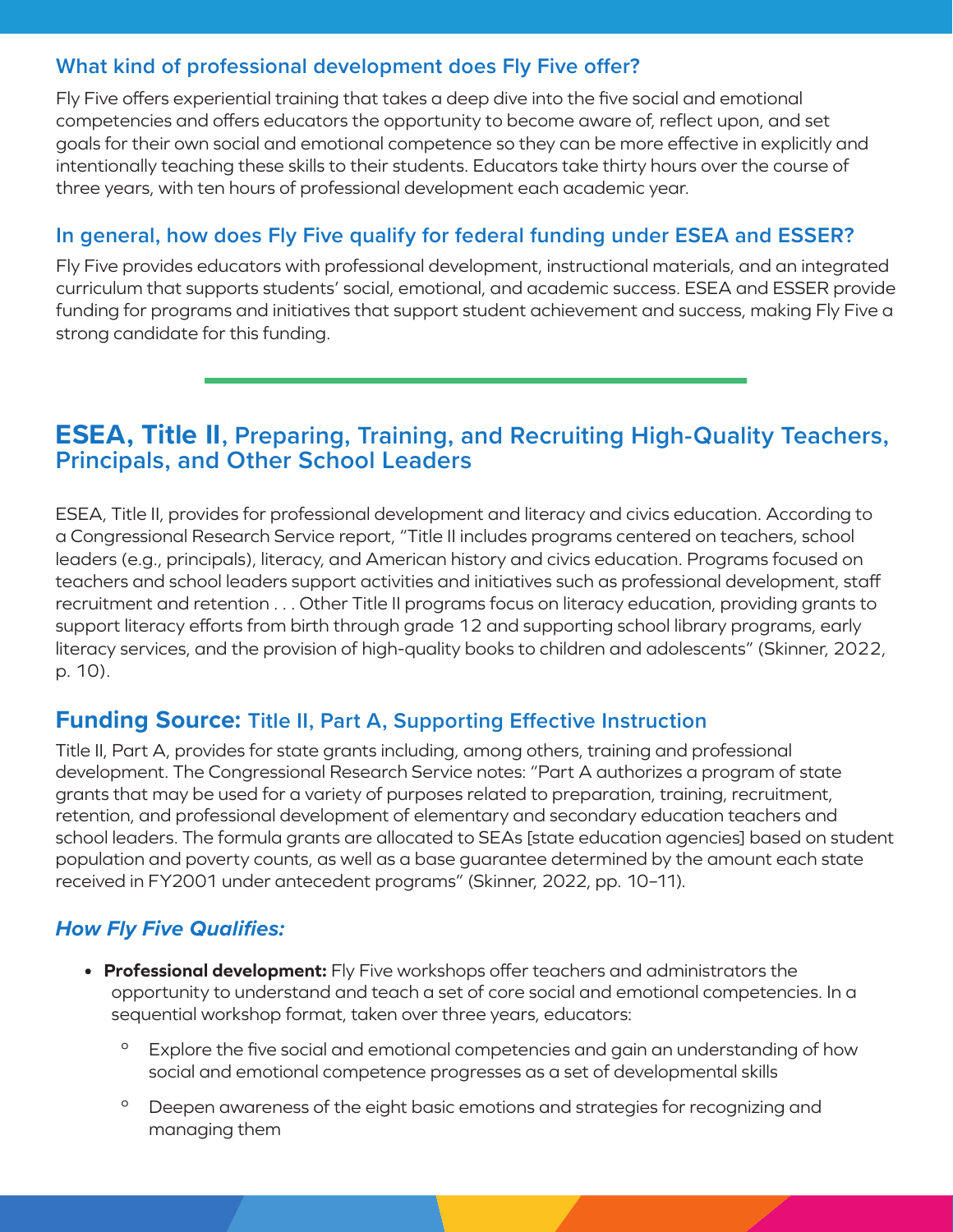- º Gain insight into their own social and emotional competence
- <sup>o</sup> Identify practices and resources that can be readily implemented in the classroom to explicitly teach developmentally appropriate social and emotional skills
- º Develop and deepen understanding of mindfulness as a strategy for recognizing and managing responses to uncomfortable feelings, thoughts, and emotions

#### **Funding Source: Title II, Part B, National Activities; Subpart B, Comprehensive Literacy State Development Grants (Section 2222)**

Subpart 2 of Title II, Part B, provides grants specifically intended to support literacy efforts. The Congressional Reports Service notes: "Subpart 2 authorizes Literacy Education for All, Results for the Nation to improve student academic achievement in reading and writing from early education through grade 12. Under Subpart 2, competitive Comprehensive Literacy State Development Grants (Section 2222) are provided to SEAs [state education agencies]. SEAs subsequently provide competitive subgrants to one or more eligible LEAs [local education agencies] for the development and implementation of a comprehensive literacy instruction plan, professional development, and other activities" (Skinner, 2022, p. 11).

#### *How Fly Five Qualifies:*

- **• Literacy education:** Fly Five's K–8 comprehensive SEL curriculum integrates SEL and literacy education and was specifically designed to foster positive communities while engaging and exciting students about reading, writing, speaking, listening, and vocabulary. Age- and gradeappropriate resources include:
	- º Reading materials and activities, including read-alouds for grades K–2
	- <sup>o</sup> Student journals, including visual and manipulative tools to promote student learning, and vignettes, scenarios, games, and other learning materials aligned with each grade-level lesson
	- <sup>o</sup> Interactive learning structures, featuring lesson-specific, interactive activities that integrate literacy education and social-emotional learning

## **ESEA, Title IV, 21st Century Schools**

#### **Funding Source: Title IV, Part A, Student Support and Academic Enrichment (SSAE) Grants**

Title IV, Part A, provides grants for initiatives that support and improve student performance. According to the Congressional Research Service, "Title IV-A authorizes SSAE grants to improve students' academic achievement by increasing the capacity of states, LEAs, schools, and local communities to (1) provide all students with access to a well-rounded education, [and] (2) improve school conditions for student learning," among other activities (Skinner, 2022, p. 14). These funds are available for "(1) supporting well-rounded educational opportunities, (2) supporting safe and healthy students, and (3) supporting the effective use of technology (Skinner, 2022, p. 14). Allocation requirements apply, and funds must be distributed among these three categories; see Skinner (2022).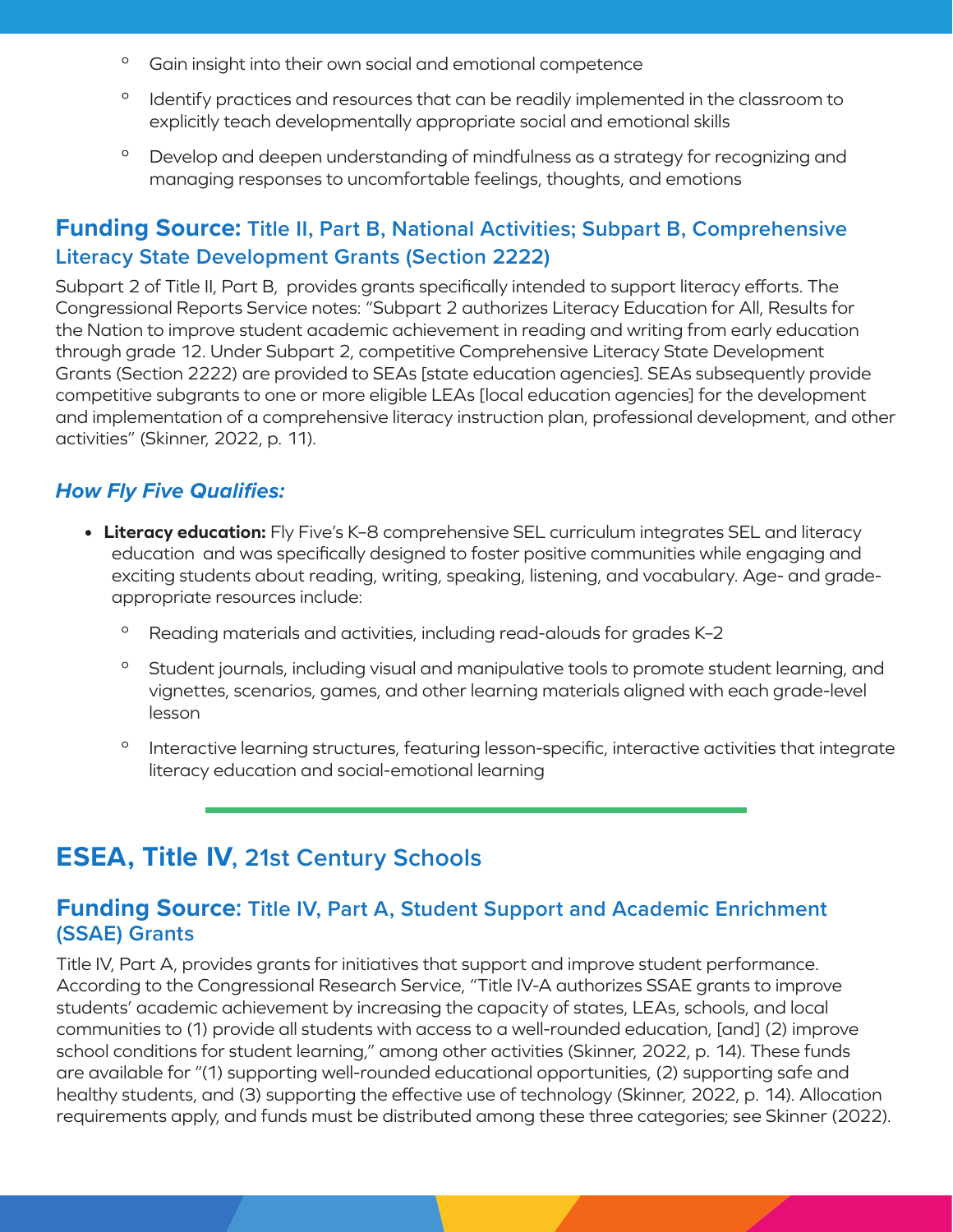#### *How Fly Five Qualifies:*

- **• Well-rounded education:** Social-emotional learning is increasingly recognized as an integral and necessary part of elementary and middle school education (Aspen Institute, 2019). Fly Five provides a comprehensive social-emotional curriculum designed for integration with academic, special area (e.g., PE), and out-of-school (e.g., after-school programs and extracurricular activities) education.
- **• Improved school conditions:** The Fly Five curriculum fosters five integrated competencies (cooperation, assertiveness, responsibility, empathy, and self-control). The Fly Five lessons allow teachers and school leaders to support students' academic, social, and emotional growth and progress and create conditions for that progress to continue for individual students, within classes, and across entire schools and districts.
- **• Improved school environment:** According to the Centers for Disease Control and Prevention (CDC, n.d.), SEL programs can foster safe, inclusive learning environments for all young people. Fly Five is intentionally designed to support such environments.
- **• Formative data:** Each Fly Five lesson has a formative assessment, allowing teachers and leaders to monitor student learning and inform instructional decisions.

## **ESSER**

#### **Funding Source: Esser II, Coronavirus Aid, Relief, and Economic Security Act (CRRSA)**

ESSER II provides funding to address pandemic-related challenges, especially those caused by the loss of instructional time, faced by students and schools. Funding is available for activities previously allowed under ESSER I, including programs for disadvantaged and at-risk students, professional development, and student support and academic enrichment. ESSER II also provides for mental health services and supports.

#### *How Fly Five Qualifies:*

- **• Professional development:** Fly Five workshops offer teachers and administrators the opportunity to understand and teach a set of core social and emotional competencies. Such competencies support all students, including those deemed disadvantaged or at risk. Fly Five's comprehensive curriculum is intentionally designed to be easy to follow and implement so that teachers can support students' academic, social, and emotional growth and progress and creating conditions for that progress to continue.
- **• Student support and academic enrichment:** The Fly Five curriculum explicitly supports students by providing training in five core social-emotional competencies, namely, cooperation, assertiveness, responsibility, empathy, and self-control. Integrated with academic lessons, the Fly Five curriculum enriches student achievement in both social-emotional and academic education.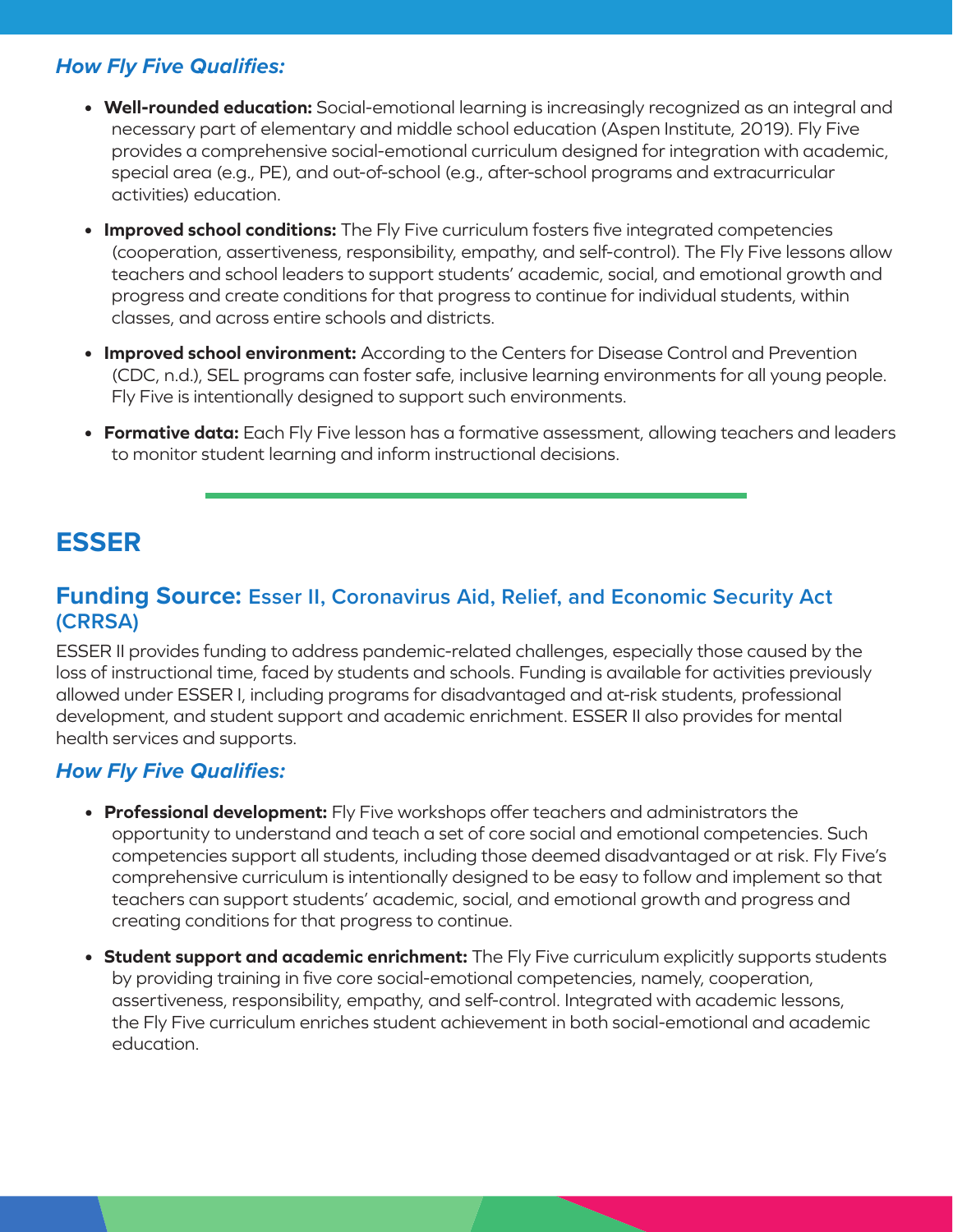#### **Funding Source: ESSER III (ARP Act)**

In addition to the activities allowed under ESSER I and ESSER II, including those directed at mental health, ESSER III provides funding for programs that address learning loss.

#### *How Fly Five Qualifies:*

- **• Student support and academic enrichment:** The Fly Five curriculum explicitly supports students by providing training in five social and emotional in five core social-emotional competencies, namely, cooperation, assertiveness, responsibility, empathy, and self-control. Integrated with academic lessons, the Fly Five curriculum enriches student achievement in both socialemotional and academic education.
- **• Mindfulness training:** Fly Five's The Mindful Student lessons offer grade- and age-appropriate tools for dealing with emotions.
	- º Mindfulness provides students with strategies to identify, name, and manage emotions and the expression of emotions to remain in control and on a successful trajectory.
	- º Mindfulness reduces anxiety, stress, and burnout for both students and teachers (Jennings et al., 2012), which can improve academic and behavioral outcomes.